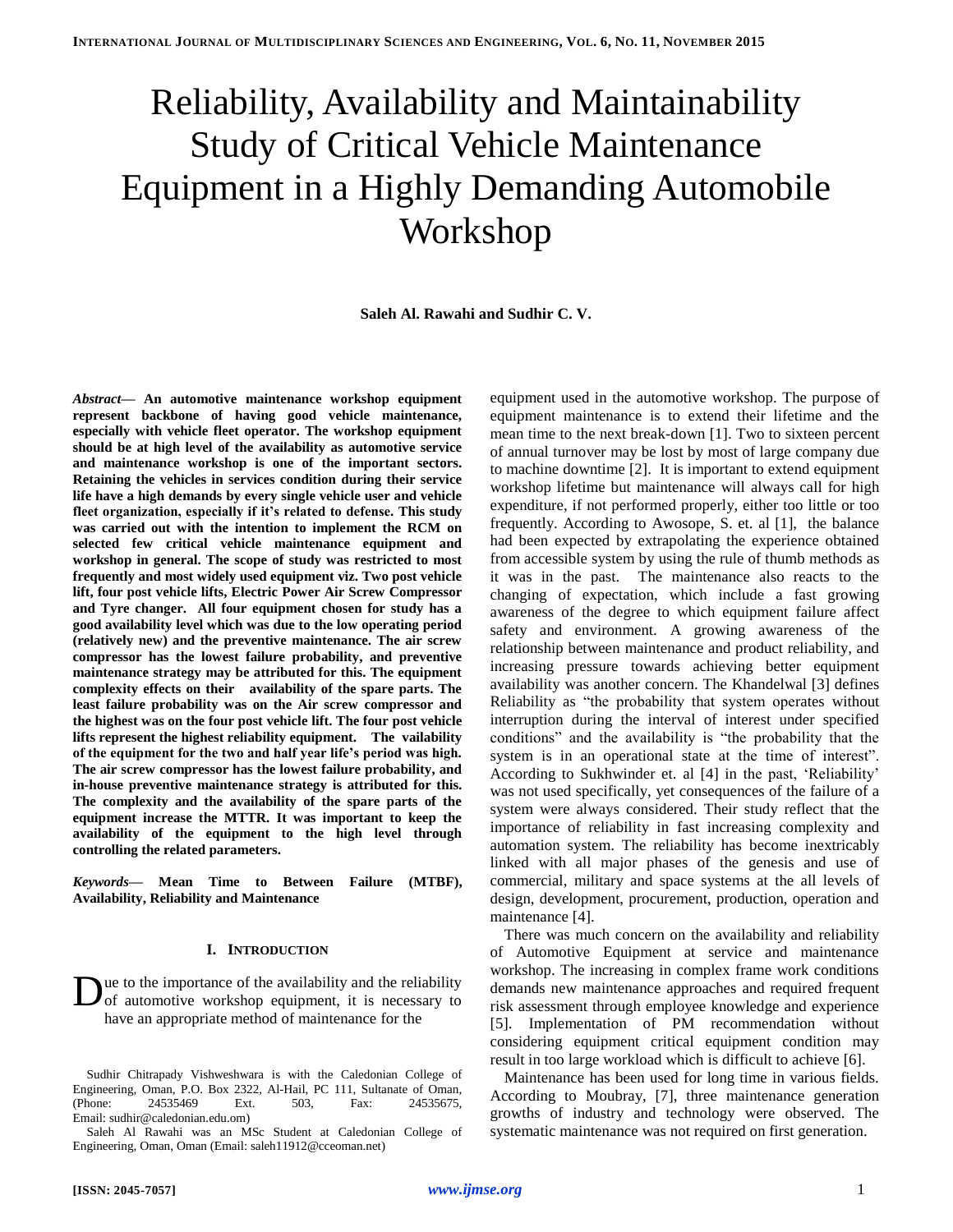

<span id="page-1-0"></span>Fig. 1: The growing expectation of maintenance processes [\[7\]](#page-6-6)

Preventive maintenance, maintenance planning and control system concepts were found on second generation. Since midseventies, down time effects, reliability and availability, quality standard, safety and environment consequences, operating and growing cost and the rise of maintenance cost were considered. The growing expectation of maintenance processes as it listed by Moubray [\[7\]](#page-6-6) is shown in

[Fig.](#page-1-0) **1**.

Asset operating age and how likely they fail as it represented by Bathtub Curve is shown in

[Fig.](#page-1-1) **2**. It describes the relative failure rate of the complete products over time and is used as a visual model to demonstrate the three main periods of product failure [\[8\]](#page-6-7).



Fig. 2: Bathtub Curve [\[8\]](#page-6-7)

<span id="page-1-1"></span>Wilkins, [\[8\]](#page-6-7), adds that the failure rate in the infant mortality period is decreased, whereas the failures during normal life occur at accidentally but with a comparatively steady rate when measured over a long period of time. In the third part of the curve, there is an increased rate of failure which known as wear-out failures where the material life is due to fatigue or depletion. As plotted by CUI Inc. [\[9\]](#page-6-8), and is referred to bathtub curve, failure rates against time during assets life cycle or equipment shown in [Fig.3.](#page-1-2)



<span id="page-1-2"></span>Fig.3: Failure rates against time [\[9\]](#page-6-8)

The reliability is used to assess the probability that a component or a system works when no maintenance is made. A system with a high reliability thus has minimal maintenance requirements; it is a robust system. The reliability theory forms the basis. Of the concepts studied by Sonny Myrefelt [\[10\]](#page-6-9), the functional availability is judged to best reflect the overall characteristics of the technical systems and the human element. Studies carried out by Qing Fan and Hongqin Fan [\[11\]](#page-6-10), equipment reliability assessment serves as one of the decisive tools in selecting the right maintenance strategy. It is essential to find more scientific and precise way to analyze and predict cortical equipment failures before they happen. Qing Fan and Hongqin Fan [\[11\]](#page-6-10), developed time series models for construction equipment reliability analysis and forecasting failures with emphasis on its delivery of the reliability characteristics such as expected numbers of failures per interval and mean time between failures (MTBF). Their results conclude that, the time series models can be used for forecasting of reliability metrics of construction equipment with very reasonable accuracy. Most reliability models assume that the up and down times of the components are exponentially distributed. This assumption leads to a Markovian model with constant transition rates. The analysis in such cases is relatively simple and the numerical results can be easily obtained [\[12\]](#page-6-11).

Studies carried out by Suleiman K. et. al [\[13\]](#page-6-12), indicates that system availability and profit increases with repair rates and decreases with failure rates. Their study indicate that, failure rate increases, the availability goes on decreasing and as repair rate increases, the availability goes on increasing. Further, optimum combination of failure/repair rates, which maximizes the system availability subject to the cost and system.

Equipment reliability analysis adds further information on their performance expectation during their services life. Smith R.G [\[14\]](#page-6-13), stated that the reliability is the probability that an item will perform its intended function for a specific interval under stated condition. The maintenance- related downtime was the biggest contributor to low the availability [\[15\]](#page-6-14). Therefore, further analysis of the maintenance function was required. Different types of failure parameters used for reliability assessment. One of used was the mean time between failures (MTBF) for the reliability and the mean time to repair (MTTR) for maintainability. It was important to increase the reliability and decrease the maintainability for better output. The standard for the availability for general industry expectation was about 95% [\[14\]](#page-6-13). Different sources influenced on the MTBF and MTTR. These could be from of lack required parts, lack of proper equipment and lack of proper maintenance.

The MTBF calculated by dividing the operating hours by the number of the failures, whereas the inverse of it is the failure rate  $(\lambda)$ . MTTR factor has an influence on the equipment availability. The repair could be done either onsite or offsite of the equipment location. The lower the MTTR leads to better the equipment availability.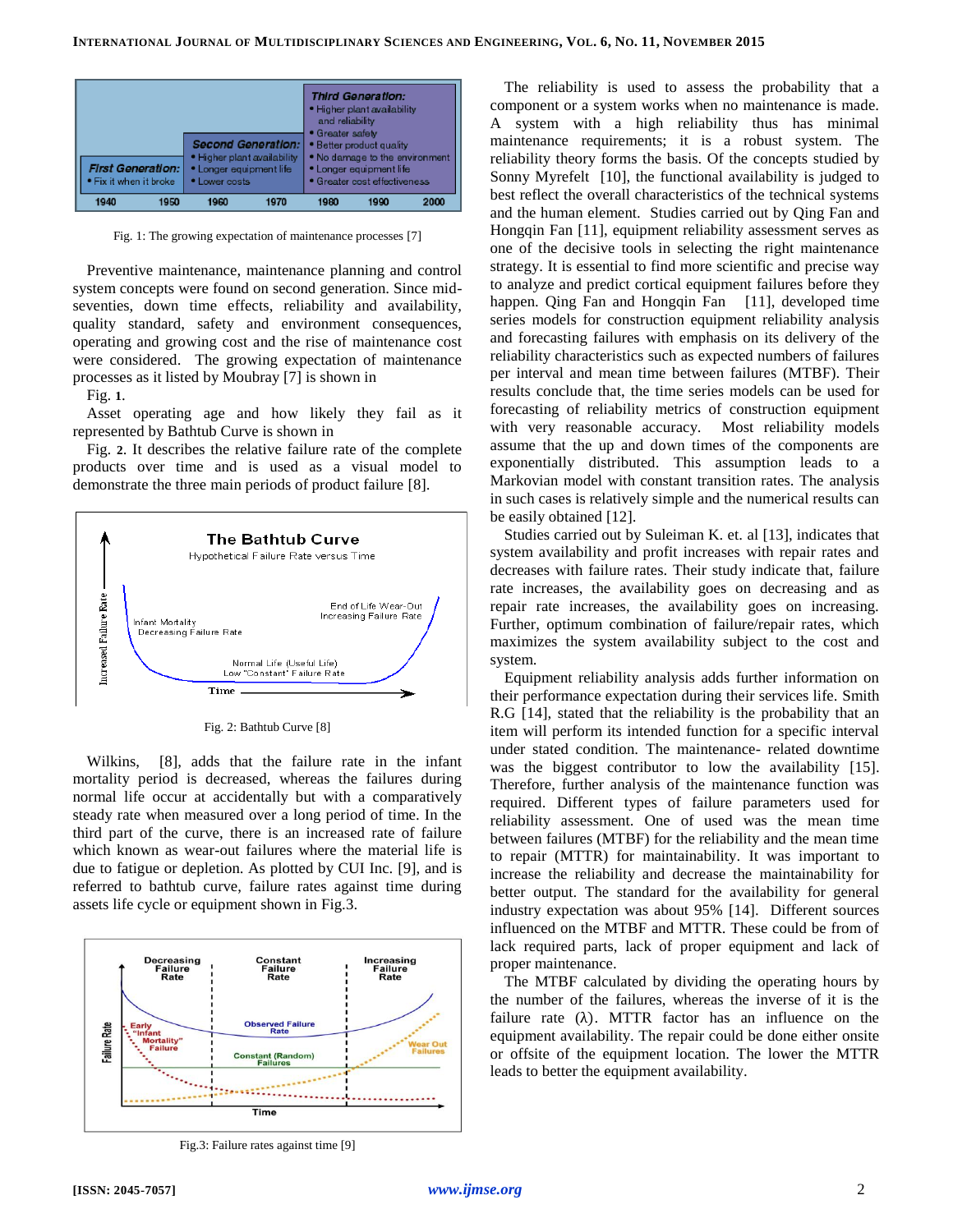## **II. SYSTEM DESCRIPTION/ EQUATIONS**

It was important to know how long it takes to maintain the equipment and bring it to its restored function condition. This was determined by the equipment design and the length of repair times. It was about the maintainability which represents the simplicity and quickness of repair and maintenance actions with which equipment can be reinstated to operating condition [\[14\]](#page-6-13). The equipment was considered with the limited process due the lack of the availability of the required data. The considerations were on some of the equipment parts functions, function failure, failure consequences, and the availability, reliability and maintainability with other related parameters for the RCM process such as MTBF. The detail of the equipment was pulled from manuals, interviews and experience. Some of data were drawn from Garage Equipment Associated (GEA) site. Equipment function, failure, failure mode, failure consequences and maintenance process play an important role in implementing RCM process, hence these was obtained during the process. In the current study, two post vehicle lifts, four post vehicle lift, Tyer changer and Air compressor were selected due their availability importance and the most regular used equipment in automotive workshop process.

# *A) Two post Vehicle lift.*

As stated in HSE [\[16\]](#page-6-15), Two Post lifts were used widely throughout the motor vehicle repair (MVR) industry. It is the backbone of the vehicle service industry and has gained good recognition over the last 20 years and was used for inspection, routine service, and free wheel application and for major work. The main function of the two post lift is to raise vehicles and trucks for easy access to wheel assemblies and the underside of the vehicle [\[17\]](#page-6-16). It is normally consist of two vertical columns – a master or powered column plus an auxiliary or slave and some columns are connected by a structural overhead beam and were available in different configuration, capacity, arm configuration, width overall, drive through clearance, ceiling height required, adjustable height standards. According to Automotive Lift Institute [ALI], [\[18\]](#page-6-17), the existing standard in North America that directs the design and construction is ANSI/ALIALCTC and more than ninety-five percent of all licensed lifts are certified under the ALI. A typical two post lift from the automotive workshop is shown in Fig. 4. According to the workshop manual, it consists of more than 58 parts. Some of lifts parts which have impact on the safety, maintenance cost and operation factors were considered. This includes lift columns, lift arms, locking-latch, equalizer cables, power unit, cable sheaves (pulley), air houses and hydraulic houses.

# *B) Four post Vehicle lift*

A typical four post lifts is generally consisted of four standard upright columns, two runway, two yokes, an electric/hydraulic power unit, and a variety of hoses, pulleys, and cables, air filter, regulator and adjustable latch bars. The main function of the four post lift is to raise and lower vehicles and trucks with wheels on the runway. All of vehicle



Fig. 4: Typical four post lift from the automotive workshop

doors can be opened without any restriction. A typical four post lift is shown i[n](#page-2-0)

[Fig.](#page-2-0) **5**. According to the workshop manual of a typical selected four post lift, it is consisted of more than 40 parts which are available in its workshop manual. Critical lifts parts are considered in this study.



Fig. 5: Typical four post lift from the automotive workshop

## <span id="page-2-0"></span>*C) Air compressor*

A typical air compressor for this study is an ELGI (E 18- 10) Electric Power Air Screw Compressor which is the rotary screw air compressor of single stage shown in

[Fig.](#page-2-1) **6**.



Fig. 6: ELGI Electric Air Screw Compressor

<span id="page-2-1"></span>Functional description is presented at ELGI Electric Power Air Screw Compressor operation, maintenance and parts manual. The compressor is initiated when its air end driven by an electric motor. The male and female rotor were meshed with each other and turned. The air is trapped between the flutes and the lobes of the rotor results in progressive compressed air. The compressed air flows out towards the discharge port, the process clarified by Fig. 7.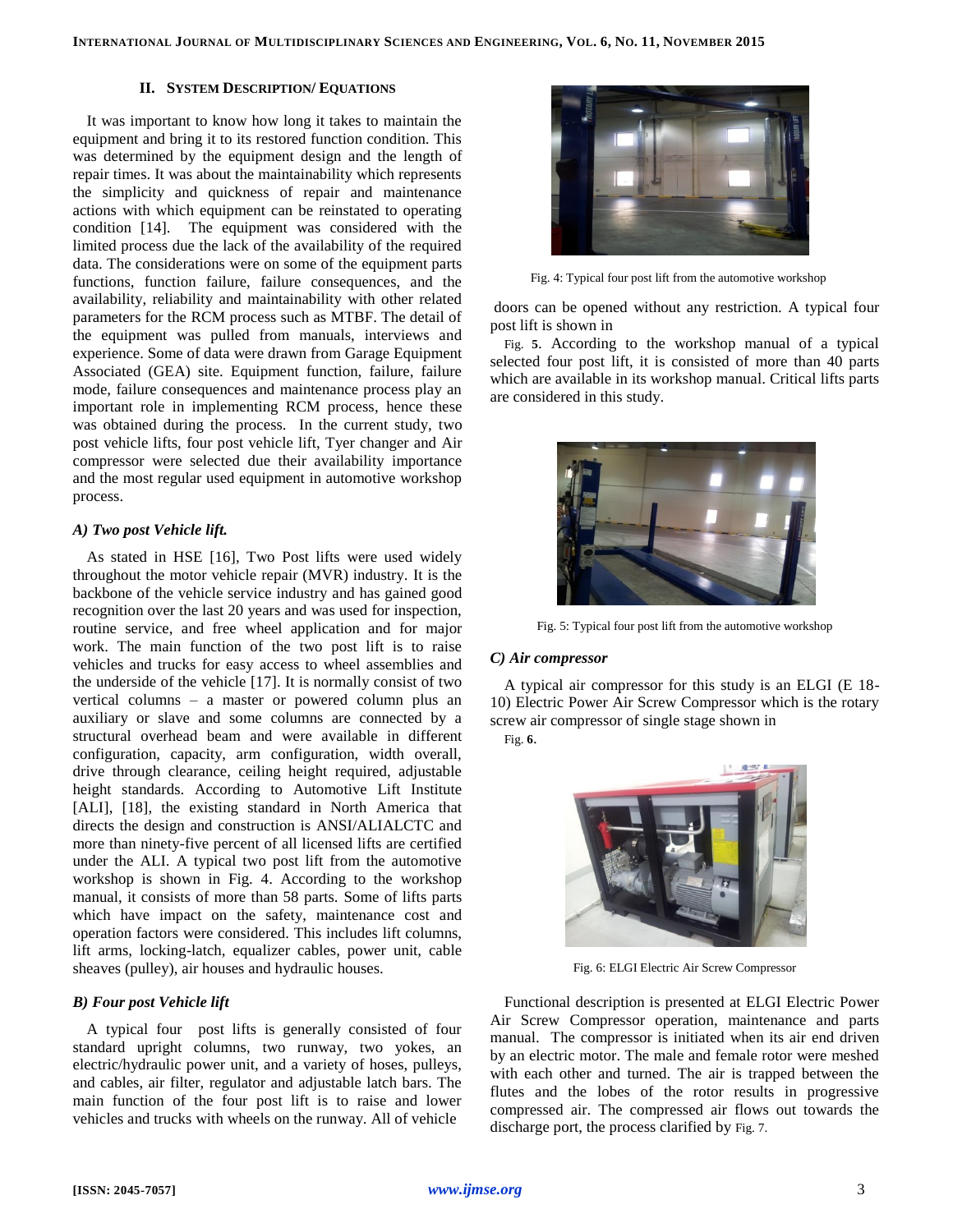

Fig. 7: Schematic compressor operation [\[19\]](#page-6-18)

The compressor consisted of different systems with various parts and function. Air inlet system, control system, discharge system, cooling system, lubrication system, canopy system and motor based assembly system. In the current research, the focuses were on some of the critical parts of the compressor and some of these systems data available in its workshop manual.

#### *D) Tyre Changer*

Changing Tyres required skilled staff and proper equipment.Tyrechanger machine is one of important machine in the automotive workshop. Different sizes grips were used in tyre changer machine toward making the process of changing theTyre; easy and quick with fewer difficulties and with the cost consideration. It should be available and reliable and safe usage at any time. Therefore, proper maintenance process should be implemented to retain their actual requirement for long time during their service life. The main functions of thetyre changer are to remove and replacetyre. It was equipped with different components that have specific function. A typical tyre changer machine that used in this study is Electro HydraulicTyre Changer. It is a John Bean T5600tyre changer. According to its workshop manual, it is used to demount and mount tubeless truck tyre and is not suitable for to inflatetyre. Thetyre changer is shown i[n](#page-3-0) 

[Fig.](#page-3-0) **7**. The consisted parts were shown in [Fig. 8](#page-3-1) were each of these parts has specified function, however, the critical parts will be considered on this study. Additional information is available in workshop manual.

Knowing the failure consequences data of the equipment is vital through the detecting the meantime between failure (MTBF), mean time to repair (MTTR), during the equipment operating period were important. Fig. 10 shows these concepts which have high influence on the reliability, availability and maintainability of the equipment.



Fig. 7: John Bean T5600tyre changer

<span id="page-3-0"></span>



4. Toolholder arm 9. Self-centering 5. Main switch 10. Chuck arm

Fig. 8: John Bean T5600 Tyre changer parts

chuck

<span id="page-3-1"></span>

Fig. 9: The up time and the downtime for the equipment during the operating Period [\[20\]](#page-6-19)

The following equations were used in calculating the required information:

MTBF = 
$$
\frac{\text{Total device hours}}{\text{Total Value}} \tag{1}
$$

Total Number of failures

$$
MTBF = \frac{Operating time}{Number of failures}
$$
 (2)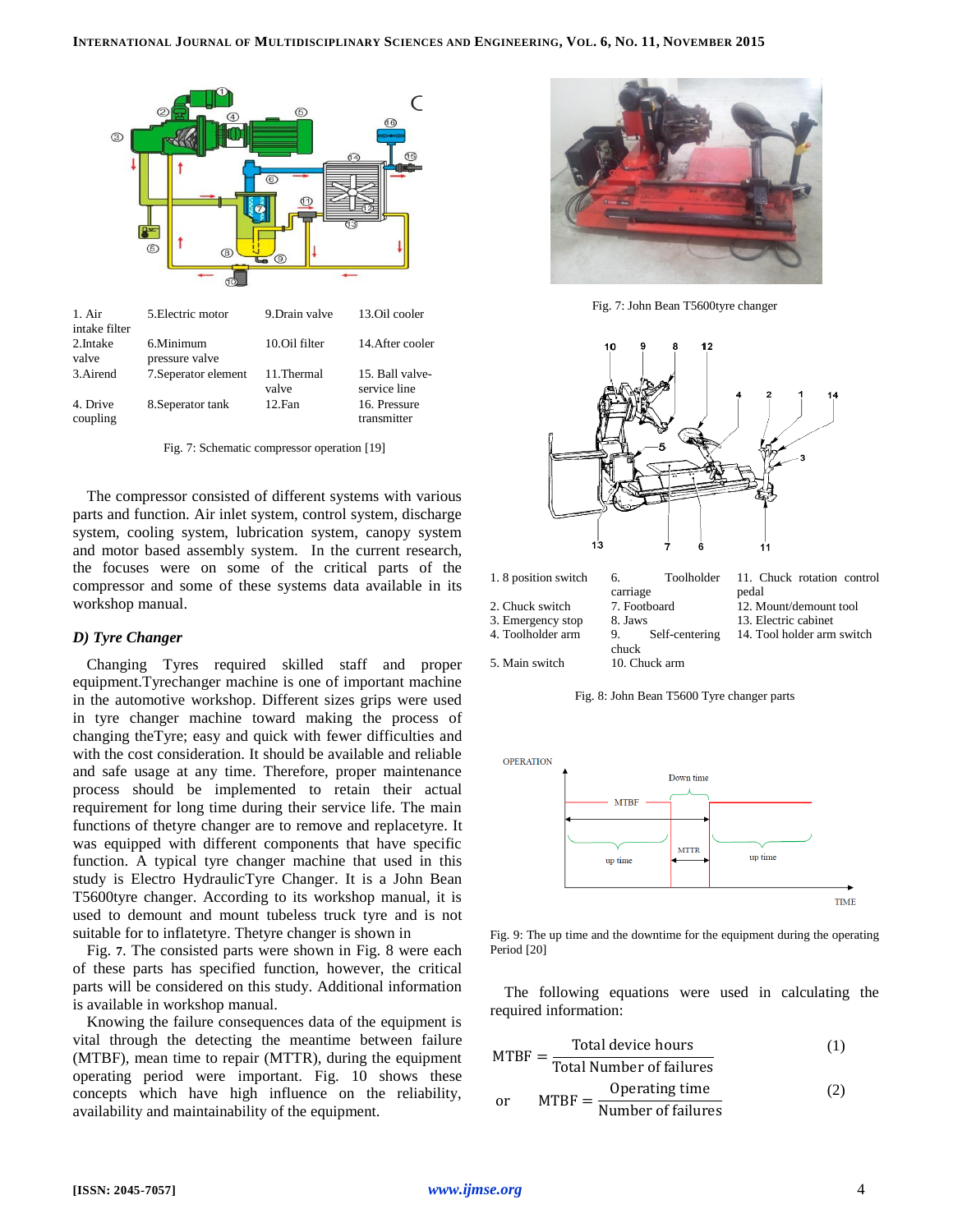(8)

$$
MTTR = \frac{\text{Total Region time}}{\text{Number of failures}} \tag{3}
$$

$$
\lambda(\text{lamda}) = \frac{1}{\text{MTBF}} \tag{4}
$$

$$
Availableility = \frac{MTBF}{MTBF + MTTR}
$$
 (3)

Reliability= 
$$
R(t)=e^{(-\lambda t)}
$$
 (6)  
t is the required operating time in hrs.

$$
Maintainability = M(t) = 1 - e^{(-t/MTTR)}
$$
 (7)

$$
=1-e^{(-\mu t)}
$$

$$
\mu, \text{ is a constant maintenance rate.}
$$
\n
$$
D(x) = \frac{1}{2} \left( \frac{1}{2} \left( \frac{1}{2} \right)^{1/2} \right)
$$

$$
P(t) = e^{(-t / MTBF)}
$$
\n(9)

#### **III. RESULTS AND DISCUSSION**

The relationship between the reliability, maintainability and the availability is shown in Table 1. This was declared by reliability engineering web site. The system downtime was proportional to a function of component downtimes.

Table 1: The relationship between the reliability, maintainability and the availability [\[21\]](#page-6-20)

| <b>Reliability</b> |           | <b>Maintainability</b> |           | <b>Availability</b> |  |
|--------------------|-----------|------------------------|-----------|---------------------|--|
|                    | Constant  |                        | Decreases | <b>Decreases</b>    |  |
|                    | Constant  |                        | Increases | Increases           |  |
|                    | Increases |                        | Constant  | Increases           |  |
|                    | Decreases |                        | Constant  | <b>Decreases</b>    |  |

#### *E) Reliability and availability analysis of Two Post vehicle lift*

Information on failure data of the two post vehicle lift was gathered from operator diaries. The failures were noted on some of lifts parts during the service life of two and half year. Since the lifts operation dependent on the availability of its parts proper function. It was assumed as one single system. The selected lifts were working for 35 hrs. / week. Assuming that 25 number of two post lifts was tested for 122 weeks (i.e., January 2012- April 2014).During the test, 7 failures were detected. The estimated of the MTBF is measured by substituting the above value in below equation. This data is shown in Fig. 11.



Fig. 10: Operating period with detected failures for Two Post vehicle lift

#### *A) Reliability and availability analysis of Four Post vehicle lift*

The unavailability of the lifts failure recorded data that were gathered leads to make an assumption. As it been declared by lifts operators (i.e., mechanics), very minor failure were noted from these type lifts which implies that the availability of the lifts were high during the two and half service life. It was assumed that the selected of 15 number of four post vehicle lifts were working for 35 hrs. /week for the period between January 2012- April 2014 (i.e., 122 weeks) and 3 failures was recorded. Assuming that it is a simple operated vehicle lifts. Figure 12 shows the operating period with the failures for Four Post vehicle lift.



Fig. 11: Operating period with detected failures for Four Post vehicle lift

# *B) Reliability and availability analysis of Electric Power Screw Air Compressor*

The electric power screw air compressor was maintained under maintenance annual contract which is held by the most automotive workshops. From the actual collected data for typical compressor used for one year (i.e., April 2013- April 2014) as it was shown early. The compressor was working for 50 hrs. / week. (i.e., 2600hrs/year). There were a total of 4 compressors at this location. One of them was used as replacement for any failed compressor. Assuming that the three compressors having the similar failures during above service life. The total down time for the compressor was 64hr. There were 7 failures during that period. This is shown in Fig. 13.



Fig. 12: Operating period with detected failures for Electric Power Screw Air Compressor

#### *C) Reliability and availability analysis of Tyre Changer*

When following the actual failure history for this equipment, it was understood that the history of failure record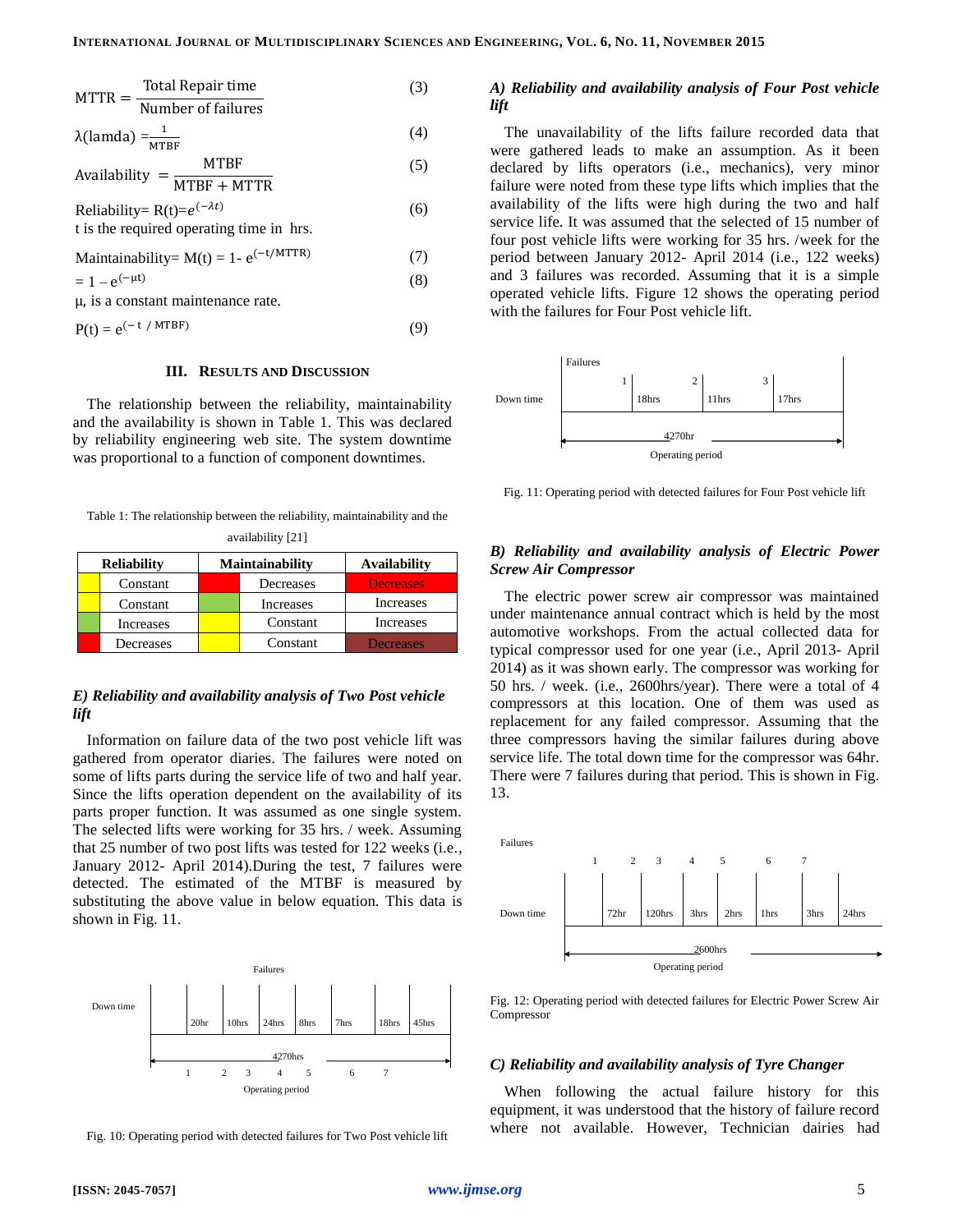reported that the equipment had not come across major failure for the last two and half years (i.e. January 2012 to April 2014). Three failures were detected during that period. The failures were on the hydraulic oil leak and air pressure leak. The estimated of the MTBF is measured and whereas the down time was assumed. Fig. 14 shows the operating period and the failures.



Operating period

Fig. 13: Operating period with detected failures for Tyre changer

During the reliability studies, it important that total repair time is accurately accounted. In this regard, host of investigation was carried out at the workshop, floor. As the data was not available accurately due to improper recording mechanism employed at the workshop. Hence, the total repair time was approximated and linked to the total down time. In order to obtain the accurate hours for total repair time, the survey was conducted among staff (manger / supervisor, vehicle technician and maintenance technician) from different locations of automotive workshop where the equipment were used. Based on the response to the survey, the total repair time is estimated and values for each equipment under the study are tabulated as given below:

Table 2: Estimated total repair time for all the equipment considered for study

| S.<br>No. | <b>Equipment Description</b>           | Estimated total repair time |
|-----------|----------------------------------------|-----------------------------|
|           | Two Post Vehicle Lifts                 | 30% of the total down time  |
|           | <b>Four Post Vehicle Lifts</b>         | 40% of the total down time  |
|           | Electric Power Air Screw<br>Compressor | 30% of the total down time  |
|           | <b>Tyre Changer</b>                    | 35% of the total down time  |

Based on the above data, the availability and reliability calculation were performed results are summarized in the following tables and figure. Table 3 shows the detail of the MTBF, MTTR and the Downtime for the equipment.

| Table 3: The MTBF, MTTR and the Downtime for the Equipment |  |  |
|------------------------------------------------------------|--|--|
|------------------------------------------------------------|--|--|

| No.            | Equipment               | <b>MTBF</b><br>(hrs.) | <b>MTTR</b><br>(hrs.) | Down<br>time<br>(hrs.) |
|----------------|-------------------------|-----------------------|-----------------------|------------------------|
|                | Two Post vehicle lifts  | 15250                 | 5.66                  | 56.26                  |
| $\overline{2}$ | Four Post vehicle lifts | 21350                 | 6.13                  | 19.06                  |
| 3              | Air screw compressor    | 1114.42               | 32.143                | 225                    |
| 4              | Tyre changer            | 14233                 | 12.367                | 106                    |

The Table 3 shows that highest downtime was for the air screw compressor, whereas the least downtime was for the four post vehicle lifts. The MTTR highest level is also on the compressor where the lowest was on two post vehicle lifts. The comparison between the failure probability, availability, and reliability for the equipment is shown in Fig. 15.



Fig. 14: The comparison between the availability, reliability and the for the equipment

The above Fig. 15, it is evident that all the equipment record the high availability level and the highest availability were on the four post vehicle lifts. The least failure probability was on the air screw compressor whereas the highest failure probability was on four post vehicle lifts. Further the maintainability of all the equipment were unity as most the equipment were under warranty, hence the repair was attended by the suppliers.

## **IV. CONCLUSION**

From the experimental study on four types of automotive workshop equipment the availabilities studies on the chosen equipment show that:

- The availability of the equipment for the two and half year life's period was high. The air screw compressor has the lowest failure probability, and preventive maintenance strategy may be attributed for this.
- The complexity and the availability of the spare parts of the equipment increase the MTTR. It was important to keep the availability of the equipment to the high level through controlling the related parameters.

Following recommendations could be drawn based on the above discussion and facts:

- The maintenance strategy of the workshop should be aligned such as to increase MTBF with reduction in MTTR.
- There should be a consideration of workshop staff training, immediate report on any abnormal